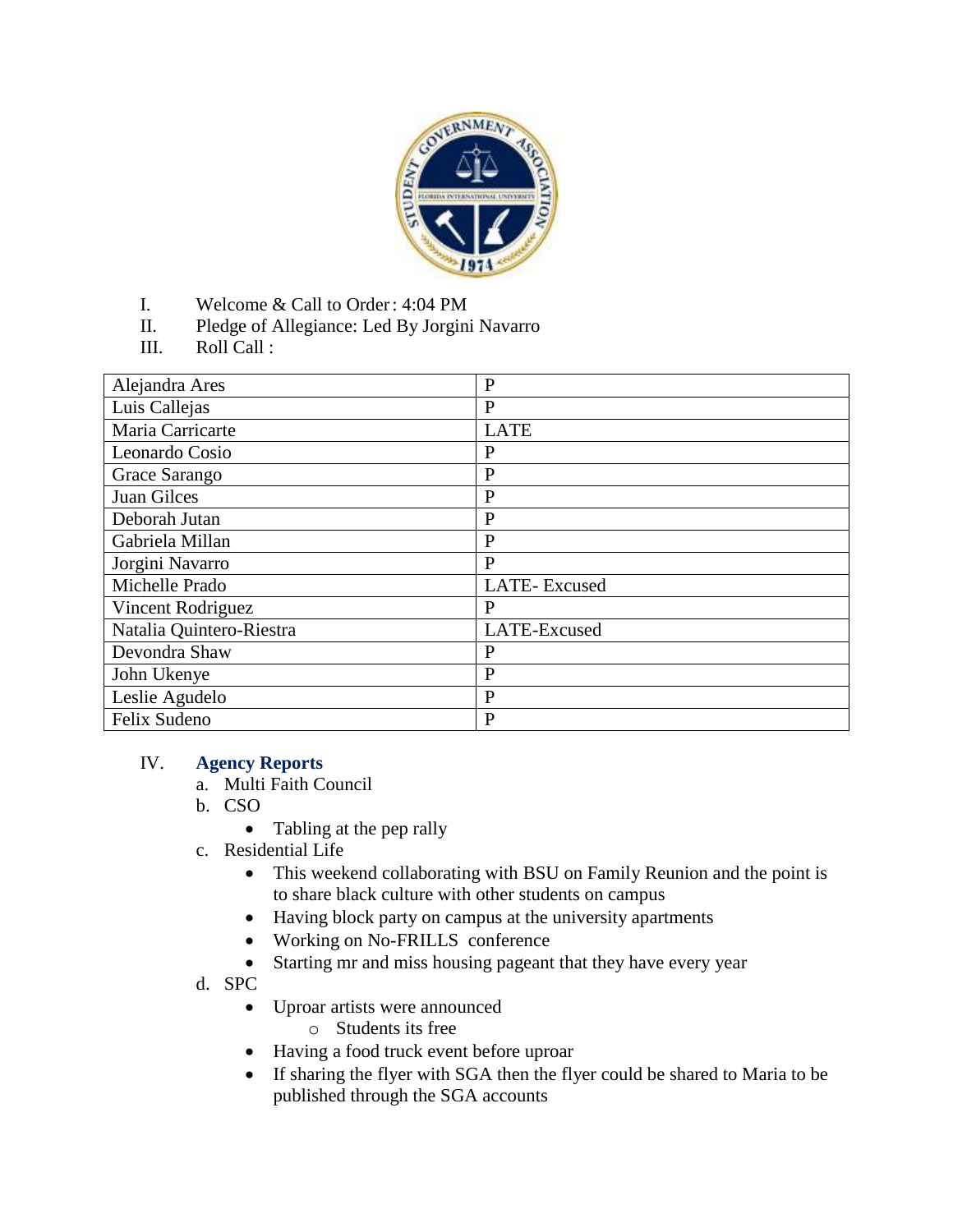- e. Homecoming
- f. BSU
- V. **Cabinet Reports**
	- a. **Deputy Chief of Staff (Leo Cosio & Ale Ares)**
		- **Ale**
			- o Tomorrow is the eat play love event
				- o Only three people signed up and this is a really exciting event that they need help with (11-2)
				- o Leo is going to set up at 10 and please sign up on the doodle to be there at least 30 minutes
		- **Leo**
			- o Working with alexis on the climate summit to have a conference call tomorrow with the people from the green coalition
			- o To finalize the budget for the summit for all materials
			- $\circ$  Pushing back the concert date to TBA not on March  $8<sup>th</sup>$
	- b. **Marketing Coordinators (Maria Carricarte)**
		- Share the posts to get the messages out there to the students
	- c. **Student Experience Coordinator (Natalia Quintero-Riestra)**
		- Working with Alexis to plan MangoHacks which is March 4-5
		- Will have more information by next cabinet

## d. **Student Development Coordinator (Michelle Prado)**

- I'm meeting with Mary and Ariel on Thursday about April events with the MPAS office
- still have not heard from the DRC on the forum
- Met with Daniel about the pride and politics event and will meet with stonewall for other initiatives

### e. **Student Support Coordinator** (Ariel Castroman)

If you have any ideas on issues of certain students contact Ariel

# f. **Panther Rage Coordinator (Deborah Jutan)**

- Trying to finalize next week's event-Next Thursday 5-6:30 students are going to be pushed in to the arena
- Sent the e-flyer to Res Life and GC
- PDQ is ordered, just needs to be paid for needs to send credit card authorization form to Michelle
- Giveaways should be arriving anytime soon
	- o Hats, bags, Give a Shirt Shirts and pens
- Giveaways will be decided based on the spinning wheel
- For DJ will be working with Stanley
- Doodle sent out- sent out to senate
- Had meeting with Athletics and Shannon last Friday

### a. **Veteran Affairs Coordinator (Leslie Agudelo)**

 'Send a vet our way!'- We're trying to get students the benefits they're entitled to and aware of the growing student veteran organization on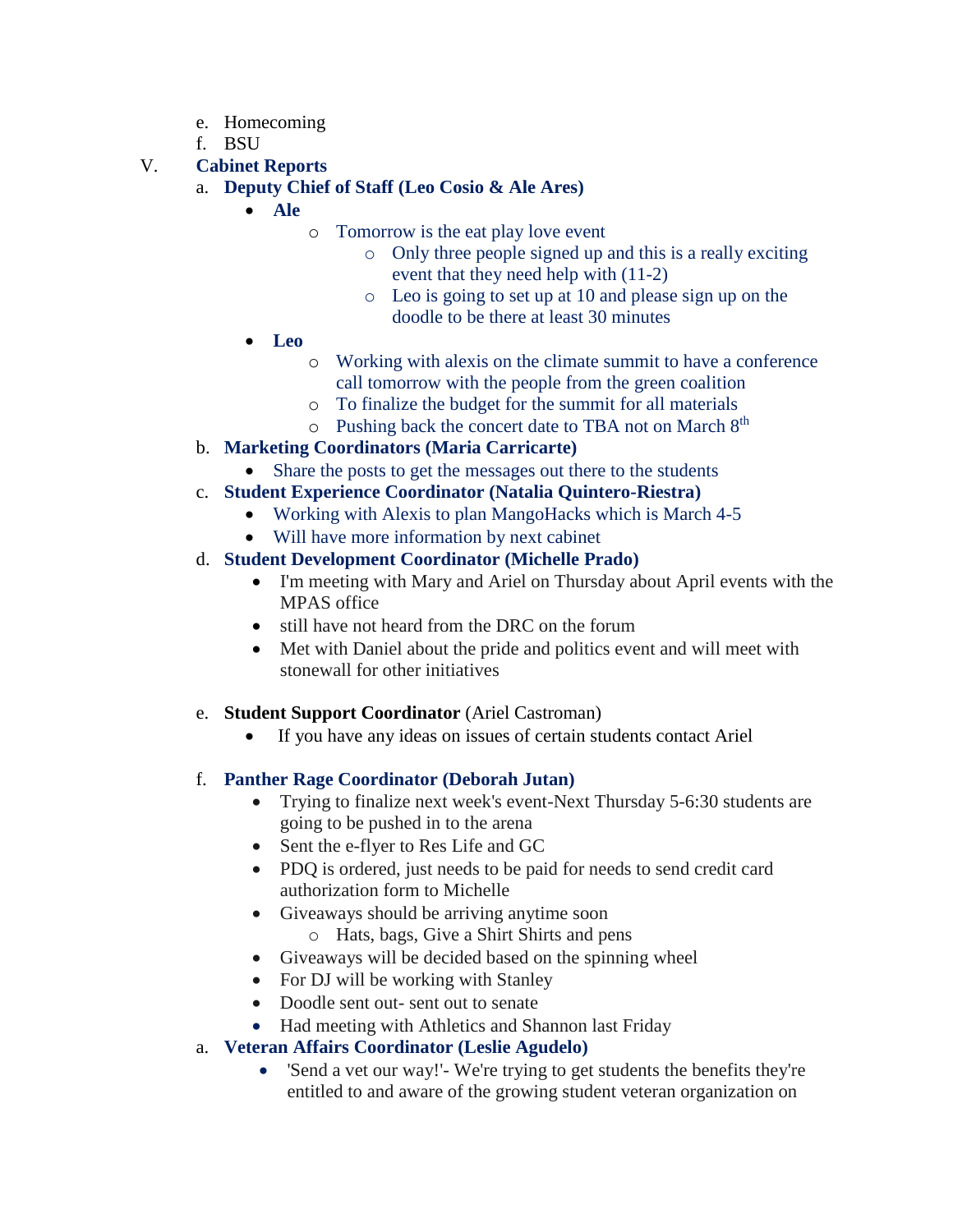campus

### b. **Special Events Coordinator (John Ukenye & Grace Sarango)**

- **John** 
	- o Take Back the Night
		- "Take Back the Breezeway"
			- $\triangleright$  The form has been submitted to the committee
			- $\triangleright$  Seeking ResLife approval to reserve the Breezeway
			- **Our event: April 5th, 5:00 - 7:00pm**
			- ▶ Reaching out to RHA, FIU NOW, CAPs/VEP for their participation in our pre-event
			- $\triangleright$  RHA, FIU NOW, and VEP will already be having an event right after ours from 7:00 to 9PM. They will be screening the Hunting Ground in the Housing Quad.
			- **Jorgini**: Interns will have a table at SGA's event, they are encouraged to formulate an activity in a similar fashion to what they created for Black Out Green On.
			- **Take back the Night is April 14th**
	- o Mango Hacks
		- **From 4pm on March 4th to 12pm/noon on March 6th**
		- Doodle was sent out via email to all SGA officials. The shifts are in 2-hour increments, as requested by Alexis. <http://doodle.com/poll/bxtxzgwzrfsa32e8v83em96y>
- **Grace**
	- o No report

# c. **Lobbying Coordinator (Felix Cedeno)**

- Thank you letters were sent out to Legislators in response to FIU Day.
- Reaching out to the legislators for future involvement with legislators
- Sign the petition for the FIU expansion
	- o Its on the FIU main page
	- o Its meant to reach out to Carlos Gimenez

### d. **Governmental Affairs Coordinator (Devondra Shaw)**

**i.** No report

# e. **Intern Coordinator (Jorgini Navarro)**

- **i.** Yesterday they had a presentation with CLS and next week they will have a resume building/ professional development session with Career Services.
	- **Jorgini**: Interns will have a table at SGA's event, they are encouraged to formulate an activity in a similar fashion to what they created for Black Out Green On.

### f. **Elections Commissioner (Luis Callejas)**

- **i.** Working with Gordon to test the issue with the housing ballot
- **ii.** 69 applicants for everything, 55 applicants dependent on conduct
	- **1.** 51 senate
	- **2.** 4 president and vice president